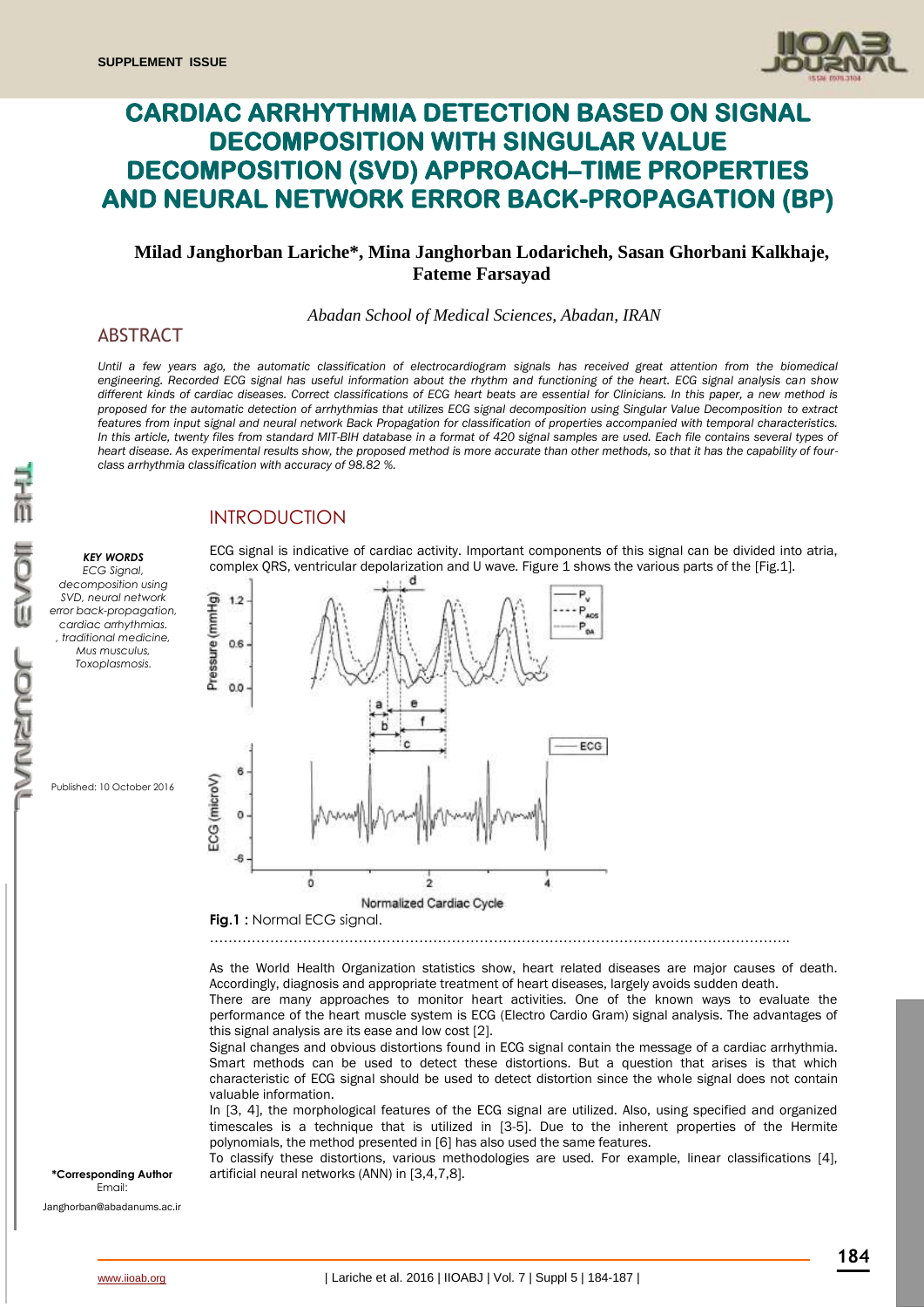

#### **SVD decomposition**

SVD decomposition or SVD transformation is one of important methods to extract the fundamental components of the signal. If A is an input signal which has dimensions of  $m \times n$ , then applying SVD one can write:

So one can write:

$$
A_{m \times n} = U_{m \times m} \times S_{m \times n} \times V_{n \times n}
$$

$$
U \times U^T = I
$$
  

$$
V \times V^T = I
$$

Matrices U and V are the left and right singular vectors of a matrix respectively and the matrix S is called singular values matrix. Note that  $\,I\,$  is the identity matrix.

Also, the matrix S only has non-zero values on the main diagonal. Direct correspondence exists between the columns of the matrix U and V with these diagonal elements of matrix S. Another important point that needs special attention is the order of these components, that if column components of singular vectors matrix and the diagonal components of singular values matrix have smaller subscript then, they worth more. It means precisely that components with smaller indexes have important information than others.

#### Proposed method

Here, first input signal pre-process to remove noise is done, then feature extraction using SVD decomposition method is performed and finally, classification with the aid of back-propagation neural network is done. Figure 2 shows the diagram of the method presented in this paper.

As shown in this diagram, first a pre-processing is performed on the input signal to eliminate highfrequency noises and Base Line that contains error. This is performed by a Gaussian low-pass filter and a Gaussian window. Then, in the processing stage, SVD transformation is applied to the filtered signal to extract the signal characteristics which contain important information. Then, these extracted features with time features are used to construct feature vectors. It should be noted that this vector should be normalized.



Fig.2 : Diagram of the proposed method for the diagnosis of cardiac arrhythm

The final step is to use the error back propagation neural network that should be trained for good input feature vectors.

In this paper, 22 records of the MIT-IBH database (Reference 13) are used that Table 1 is devoted to review these records completely.

|             | Table 1 - used files from MIT-1BH database and their classes    |  |  |  |
|-------------|-----------------------------------------------------------------|--|--|--|
| Class       | Record number in the database                                   |  |  |  |
| Normal      | 100, 101, 103, 112, 115, 117, 121, 122, 123, 202, 220, 222, 234 |  |  |  |
| <b>RBBB</b> | 118, 212, 231                                                   |  |  |  |
| I BBB       | 109.111                                                         |  |  |  |
| PB.         | 107.217                                                         |  |  |  |

Table 1 - used files from MIT-IBH database and their classes

#### I. Extraction of signal features:

As mentioned earlier, to extract feature from the input signal, SVD decomposition method is used. First, the input signal is decomposed to the vectors U, S and V. As mentioned earlier, there exists a direct correlation between columns of the matrices U and V with the diagonal elements of the matrix S, so the elements of the singular values diagonal matrix are candidates for singular vectors of the input signal. In this paper, the singular values are used as features. If A is the input signal, to extract feature, the following algorithm is presented:

1. Compute 
$$
[U, S, V] = SVD(A)
$$

2.  $for i, j = 1: size(S)$  $if (i == j)$ 

 $Val(i) = S(i,j)$ 3. Return Val

In this situation, matrix Val contains features extracted from the A signal. This is a very good result because using this process, not only the key features of the input signal are extracted, but also the dimension reduction is done. One important feature of signal decomposition using SVD method like PCA is to reduce the dimensions of features.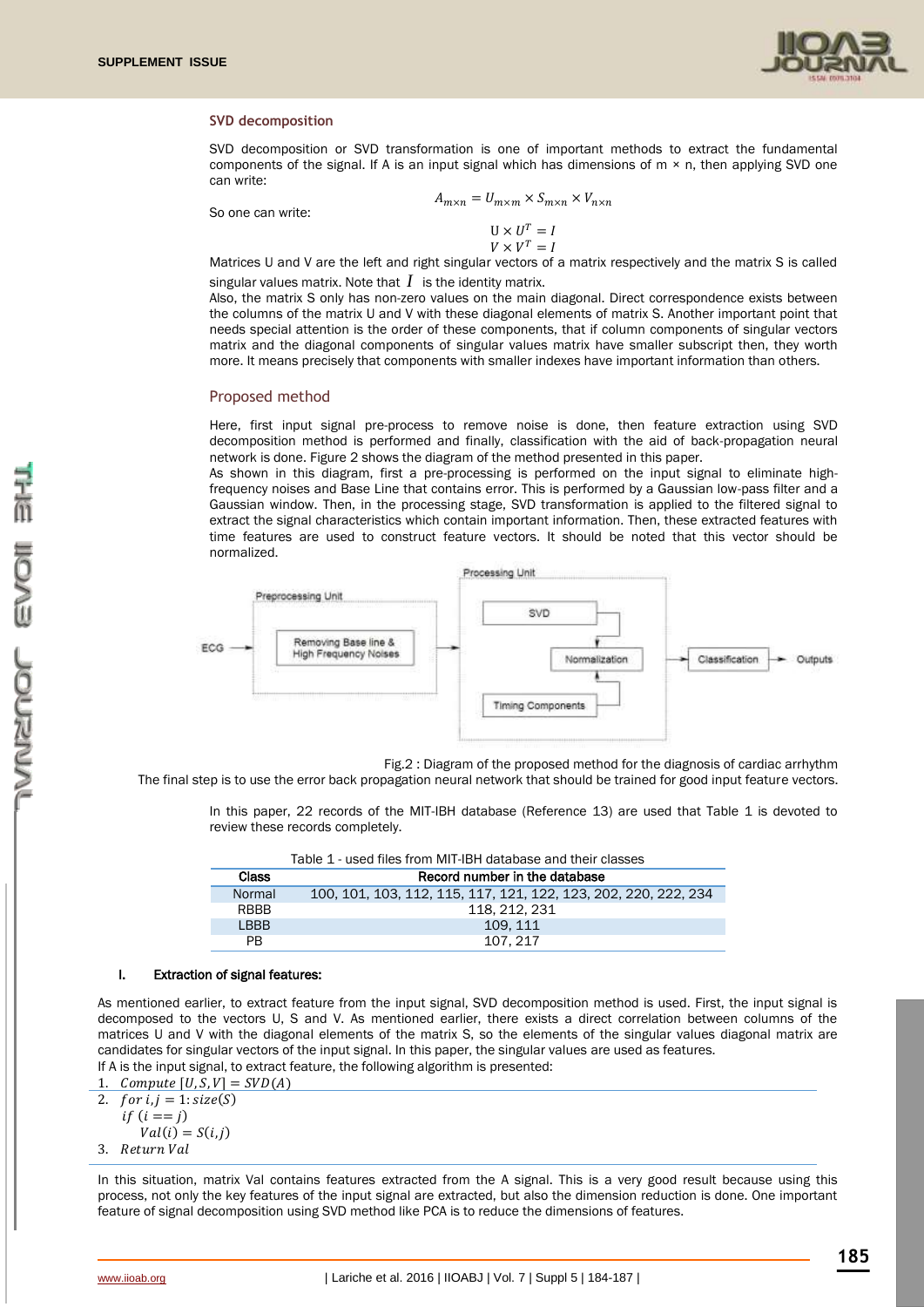

For mentioned time features, the distance of the peak QRS of the current heart rate and the previous heart rate are considered [9].

#### II. Classification of Features:

Classes based on neural network are considered the best classification methodologies that are inspired from characteristic of the living organisms' nervous system. As we know, there are several methods exists for classification using neural networks. BP or the back-propagation neural network is used in this paper for classification.



Figure 3 - Overall architecture of the back-propagation neural network

Neural network used in this paper is composed of an input layer, three intermediate layers and an output layer that thirty neurons for the hidden layer are considered. The activation function used in this paper is a bipolar sigmoid function and output layer neurons have linear function.

#### III. Test Results:

In this article, the following criteria is used to determine the efficiency of the method:

$$
Accuracy = 100(1 - \frac{\# Error}{\# Total})
$$

 $Accuracy = 100(1 - \frac{m}{\#Total})$ <br>Accuracy represents the percentage of system efficiency; #Total is total number of samples and #Error is the number of examples that are not classified correctly. Table 2 demonstrates simulation results of the presented method in this paper, network efficiency is 98.82%.

| <b>Classes</b> | <b>Number of Test Samples</b> | <b>Number of Test Samples</b> | Error | Efficiency $(\% )$ |
|----------------|-------------------------------|-------------------------------|-------|--------------------|
| Normal         | 20                            | 100                           |       | 99                 |
| <b>RBBB</b>    | 20                            | 80                            |       | 98.75              |
| LBBB           | 20                            | 80                            |       | 100                |
| PB             | 20                            | 80                            |       | 97.50              |
| Total          | 80                            | 340                           |       | 98.82              |

Table 2 - Details of the performance of the presented method in this article

The above table compares the performance efficiency of the method presented in this paper with other known methods. It is obvious that, considering the number of files used from MIT-BIH database and the number of classes, proposed technique in this paper has higher performance efficiency than most other methods.

Table 3 - performance comparison of different methods for the diagnosis of cardiac arrhythmias

| Method                                                                                                  | Database                                 | <b>Classes</b>                          | Efficiency $(\% )$ |
|---------------------------------------------------------------------------------------------------------|------------------------------------------|-----------------------------------------|--------------------|
| Multi-Stage Neural Network [7]                                                                          | 10 files MIT-BIH                         | Normal, PVC, PB, RBBB, atrial premature | 88.33              |
|                                                                                                         | arrhythmias database                     | beat, fusion of paced and normal beat   |                    |
| Wavelet combined with time features and                                                                 | 22 files MIT-BIH                         | PVC, Normal, Other beat                 | 95.16              |
| neural network [8]                                                                                      | arrhythmias database                     |                                         |                    |
| Wavelet and neural network [10]                                                                         | 7 files MIT-BIH                          | PVC. Non PVC                            | 97.04              |
|                                                                                                         | arrhythmias database                     |                                         |                    |
| PCA, Wavelet and neural network [11]                                                                    | 40 files MIT-BIH<br>arrhythmias database | PVC, Normal, Other beat                 | 97                 |
| Proposed method in this paper using SVD<br>decomposition method and back-<br>propagation neural network | 20 files MIT-BIH<br>arrhythmias database | Normal, PB, RBBB, LBBB                  | 98.82              |

#### 1- Conclusion:

In this paper, a new method was proposed for automatic detection of cardiac arrhythmias. Initially, using some filters, some input signal noises such as high frequency noises were removed, then using SVD signal decomposition method, not only convenient features were extracted from the input signal but also the dimensions of the features were reduced. Finally, using